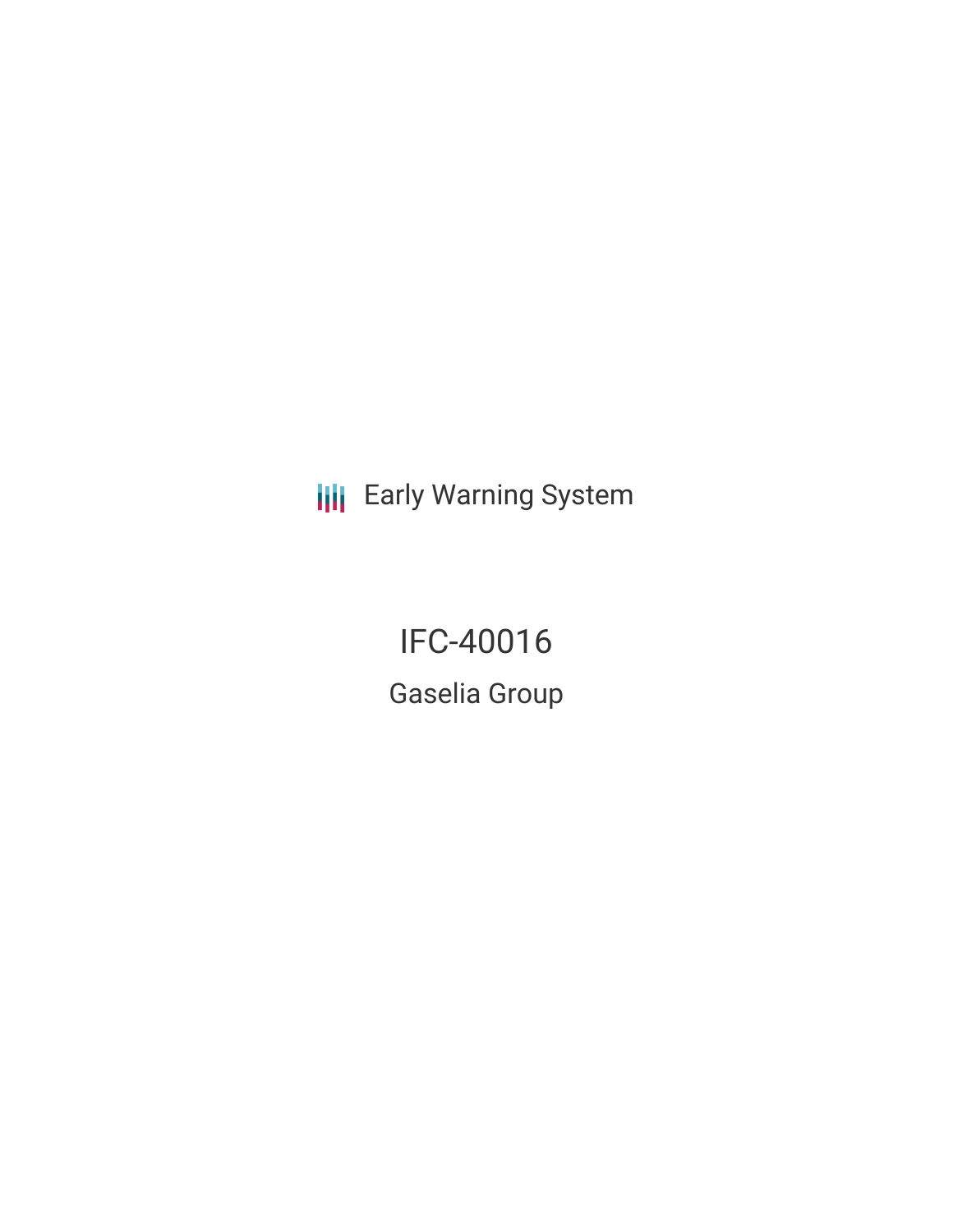# **Quick Facts**

| <b>Countries</b>               | Mali                                    |  |  |  |
|--------------------------------|-----------------------------------------|--|--|--|
| <b>Financial Institutions</b>  | International Finance Corporation (IFC) |  |  |  |
| <b>Status</b>                  | Proposed                                |  |  |  |
| <b>Bank Risk Rating</b>        | B                                       |  |  |  |
| <b>Voting Date</b>             | 2018-05-18                              |  |  |  |
| <b>Borrower</b>                | <b>GASELIA INDUSTRIES GROUP S.A.</b>    |  |  |  |
| <b>Sectors</b>                 | Industry and Trade                      |  |  |  |
| <b>Investment Type(s)</b>      | Loan                                    |  |  |  |
| <b>Investment Amount (USD)</b> | $$27.75$ million                        |  |  |  |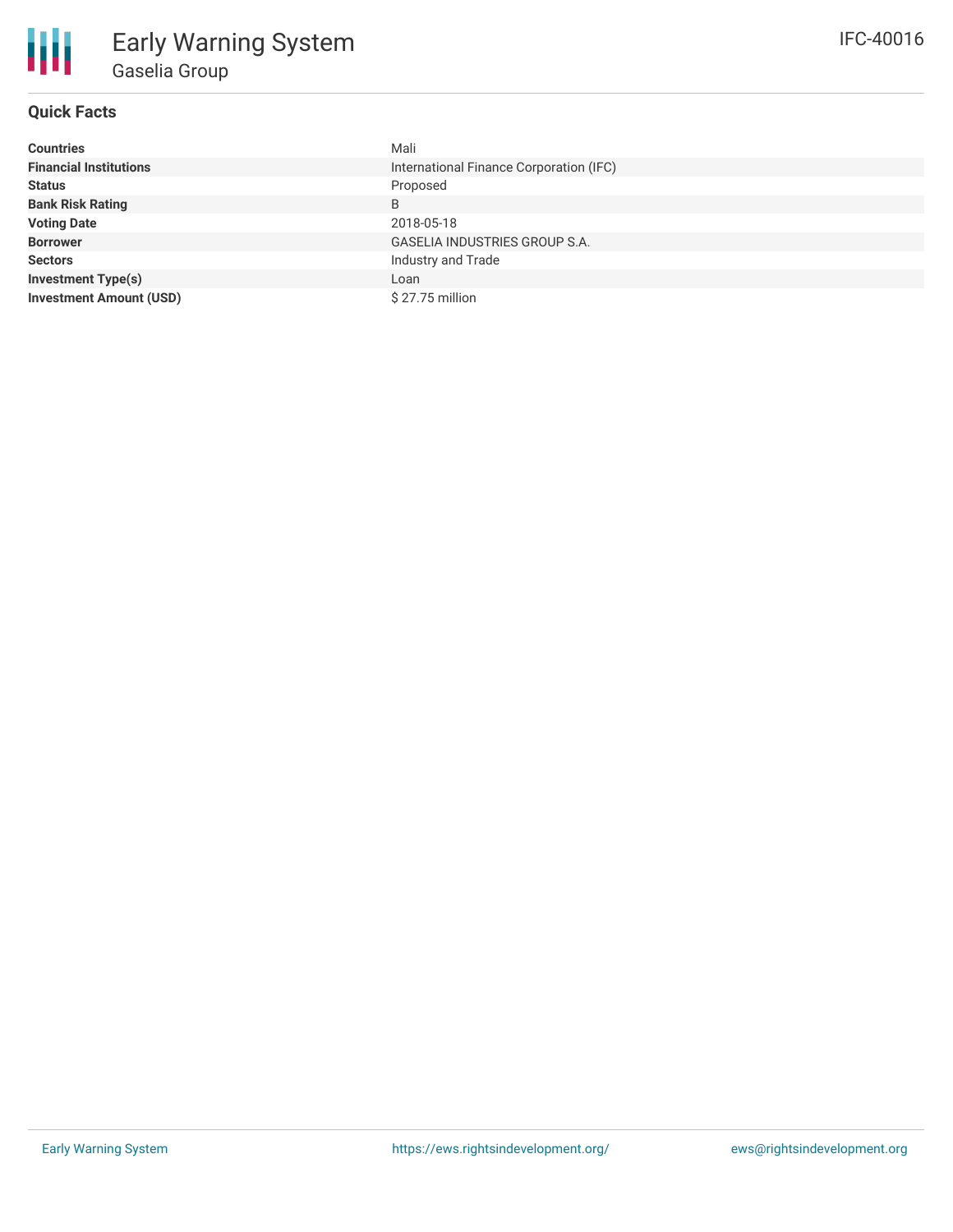

## **Project Description**

The proposed investment consists of: (i) a €13 million senior A loan; and (ii) an €11 million parallel loan mobilized by IFC. The loans will be made to Gaselia Industries Group, an existing IFC client and one of the largest beverage and packaging groups in West Africa. The funds will be mainly used to finance (i) the expansion of the Group's production capacities in Côte d'Ivoire and Mali, and (ii) its greenfield soft drink project in Guinea.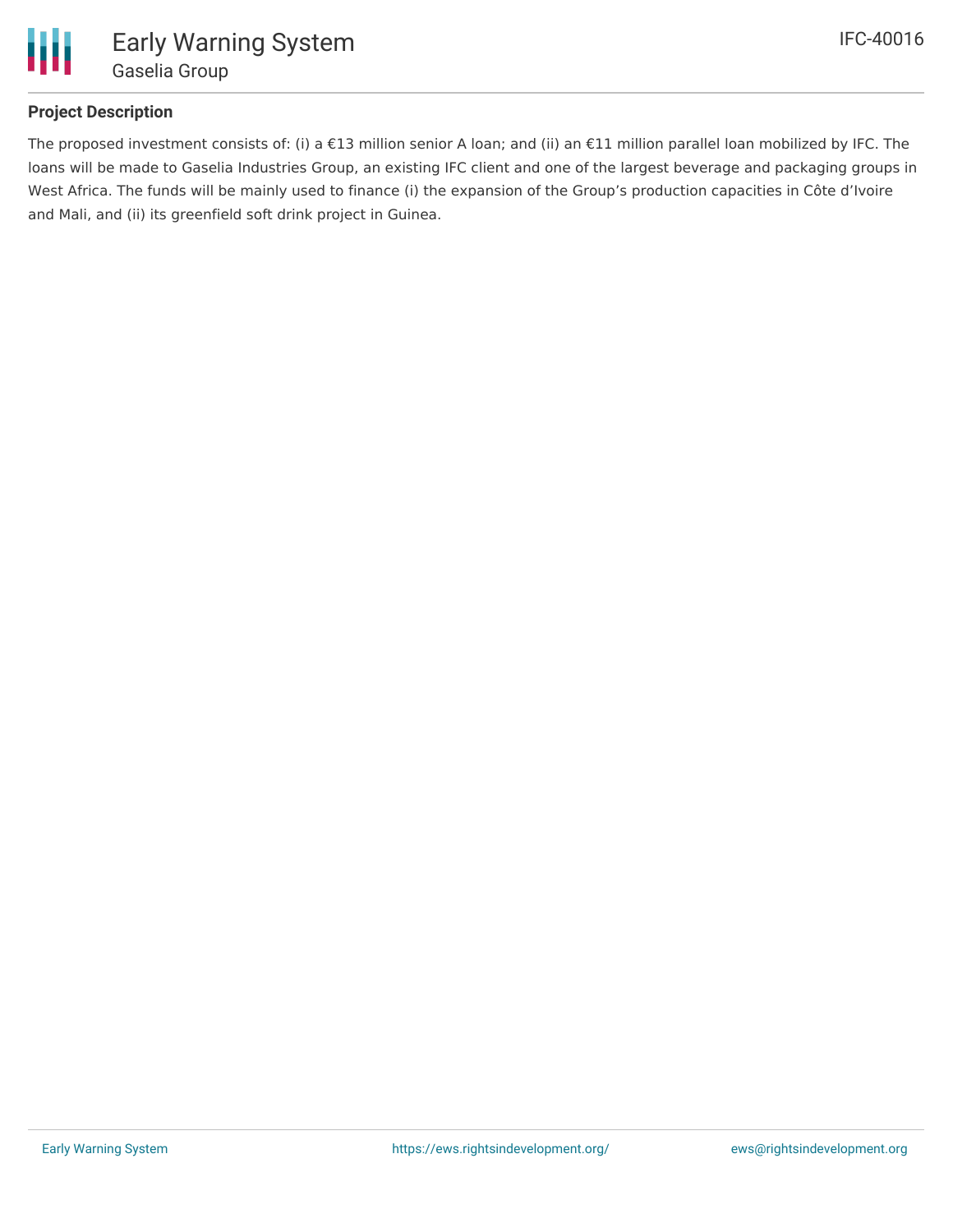### **Investment Description**

• International Finance Corporation (IFC)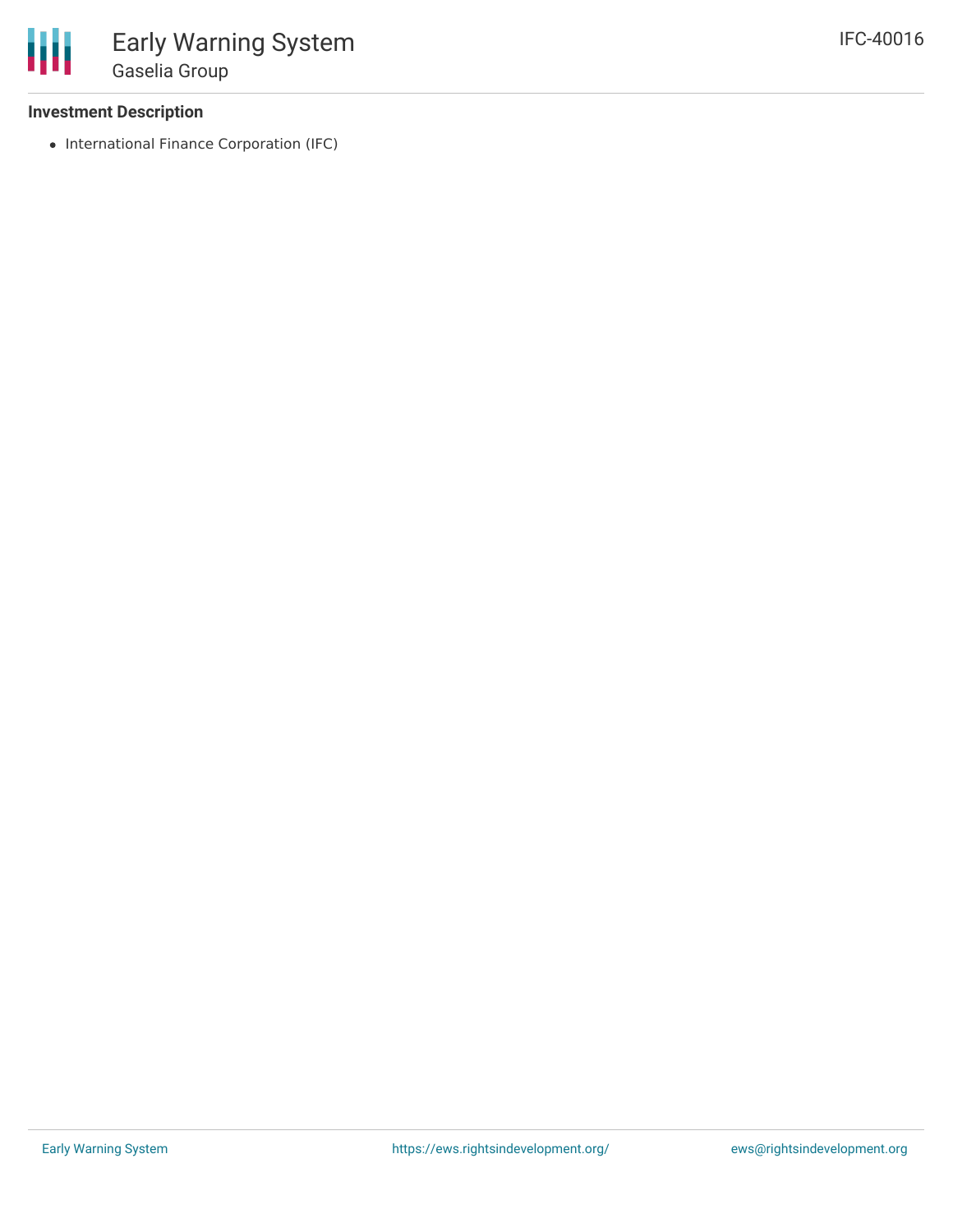

# Early Warning System Gaselia Group

| IFC-40016 |
|-----------|
|-----------|

| <b>Private Actor 1</b> | <b>Private Actor</b><br>1 Role | <b>Private Actor</b><br>Sector | <b>Relation</b>          | <b>Private Actor 2</b>               | <b>Private Actor</b><br>2 Role | <b>Private Actor</b><br>2 Sector |  |
|------------------------|--------------------------------|--------------------------------|--------------------------|--------------------------------------|--------------------------------|----------------------------------|--|
|                        | $\overline{\phantom{a}}$       | $\overline{\phantom{0}}$       | $\overline{\phantom{0}}$ | <b>GASELIA INDUSTRIES GROUP S.A.</b> | Client                         |                                  |  |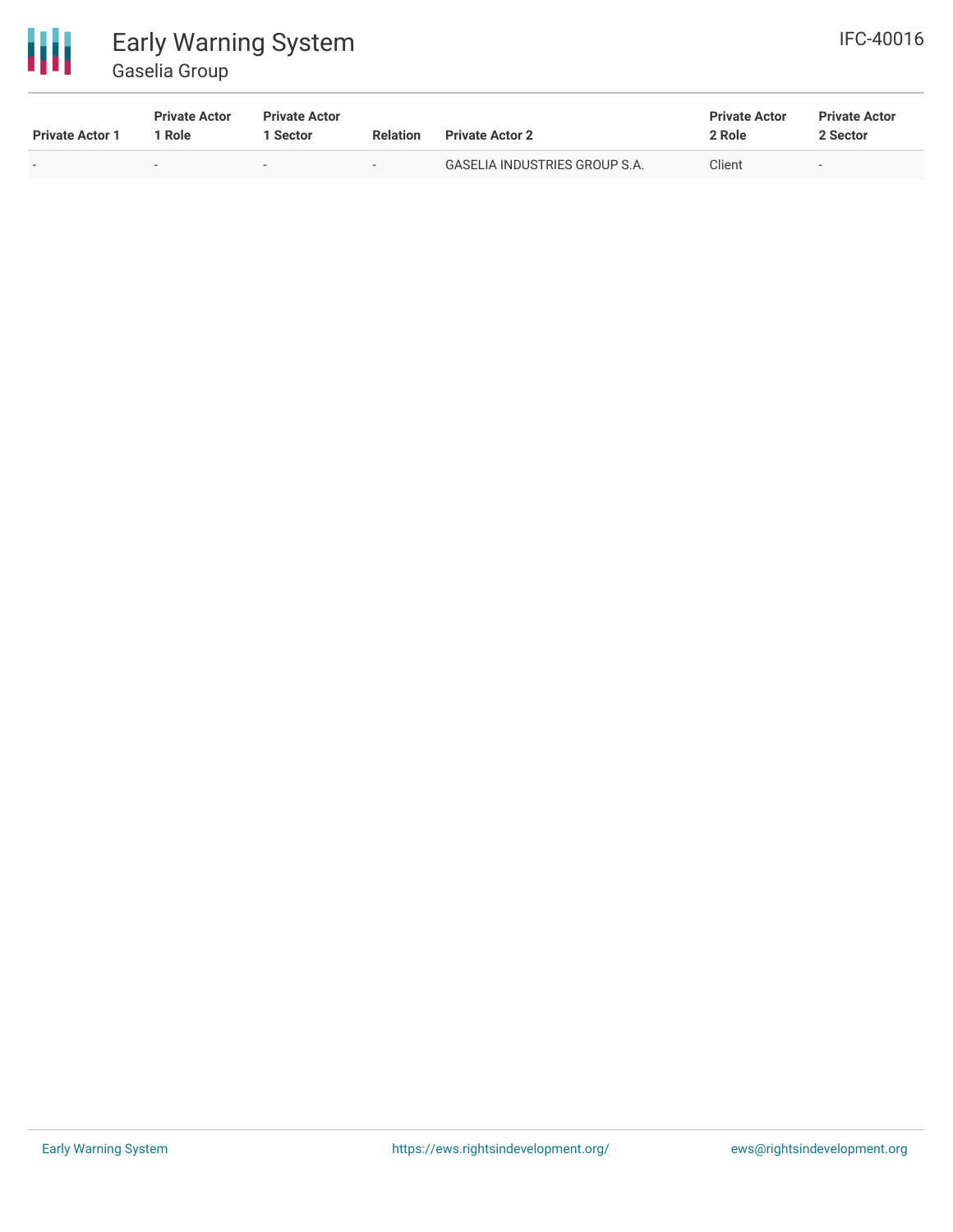### **Contact Information**

Gaselia Industries Group Ms. Kadidia SYLLA-KONE Corporate Secretary +225-04-04-09-27 k.sylla@gaselia-group.com BAGNAME, Zone Industrielle Route de Sotuba, Bamako, Mali

#### ACCOUNTABILITY MECHANISM OF IFC

The Compliance Advisor Ombudsman (CAO) is the independent complaint mechanism and fact-finding body for people who believe they are likely to be, or have been, adversely affected by an IFC or MIGA- financed project. If you submit a complaint to the CAO, they may assist you in resolving a dispute with the company and/or investigate to assess whether the IFC is following its own policies and procedures for preventing harm to people or the environment. If you want to submit a complaint electronically, you can email the CAO at CAO@worldbankgroup.org. You can learn more about the CAO and how to file a complaint at http://www.cao-ombudsman.org/